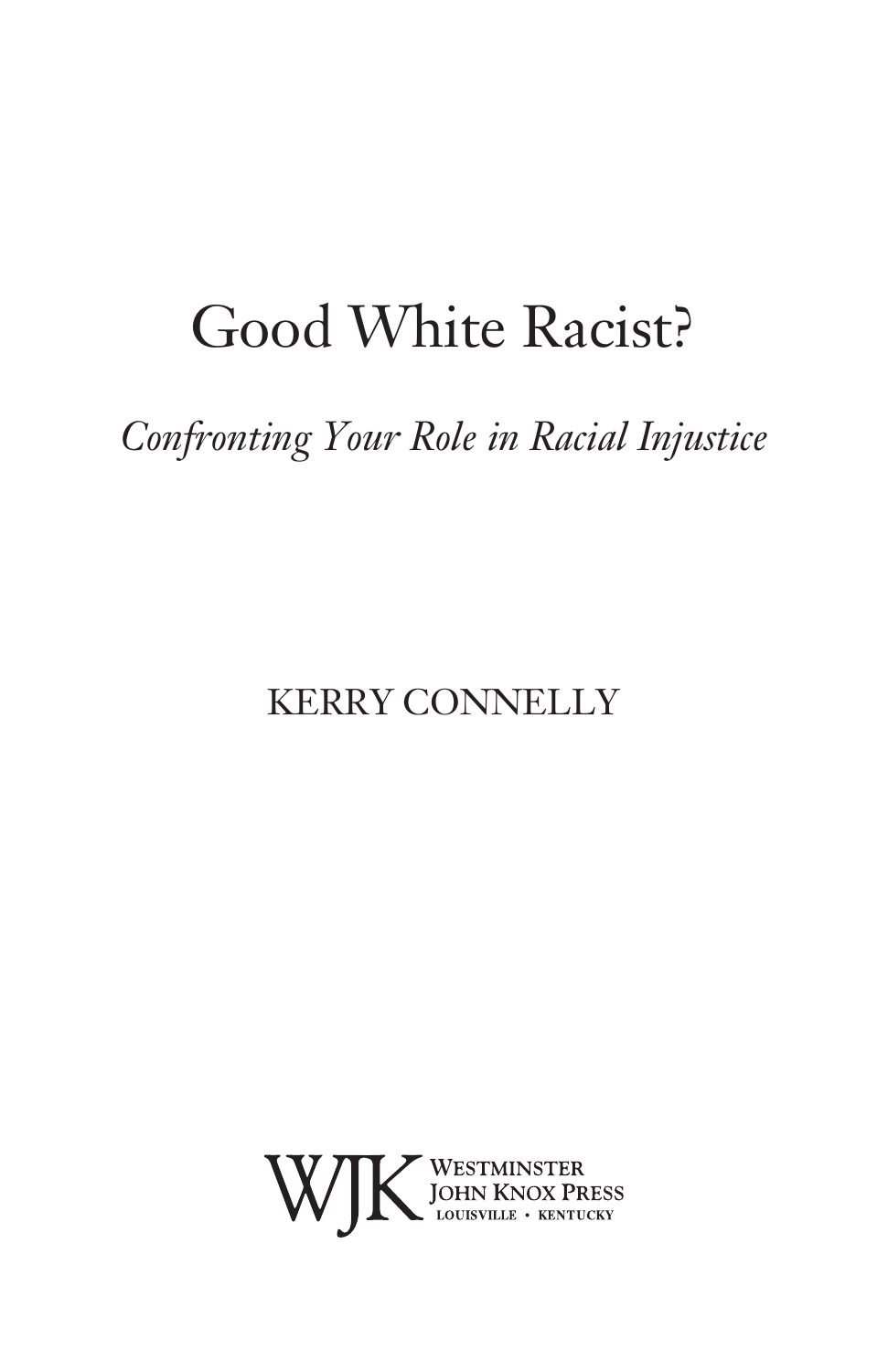## **Contents**

|               | Foreword                                                                                                                             | vii             |
|---------------|--------------------------------------------------------------------------------------------------------------------------------------|-----------------|
| Author's Note |                                                                                                                                      | $\overline{X1}$ |
|               | Acknowledgments                                                                                                                      | xiii            |
|               | Introduction                                                                                                                         | 1               |
|               | 1. The Good Nation of America<br>(Or, We're Good, but Not as Good as We Think)                                                       | 9               |
|               | 2. The White Empire<br>(Or, You're Not White—You Just Think You Are)                                                                 | 25              |
|               | 3. Gaslit and Ghosted<br>(Or, They're Not Protesting the Flag—and You Know It)                                                       | 37              |
|               | 4. The Power of Language<br>(Or, Are You Freaking Kidding Me? No, You Can't<br>Use the $N$ -Word)                                    | 59              |
|               | 5. The Mis-education of America<br>(Or, Everything You Know about Being a Good<br>White Racist You Probably Learned in Kindergarten) | 71              |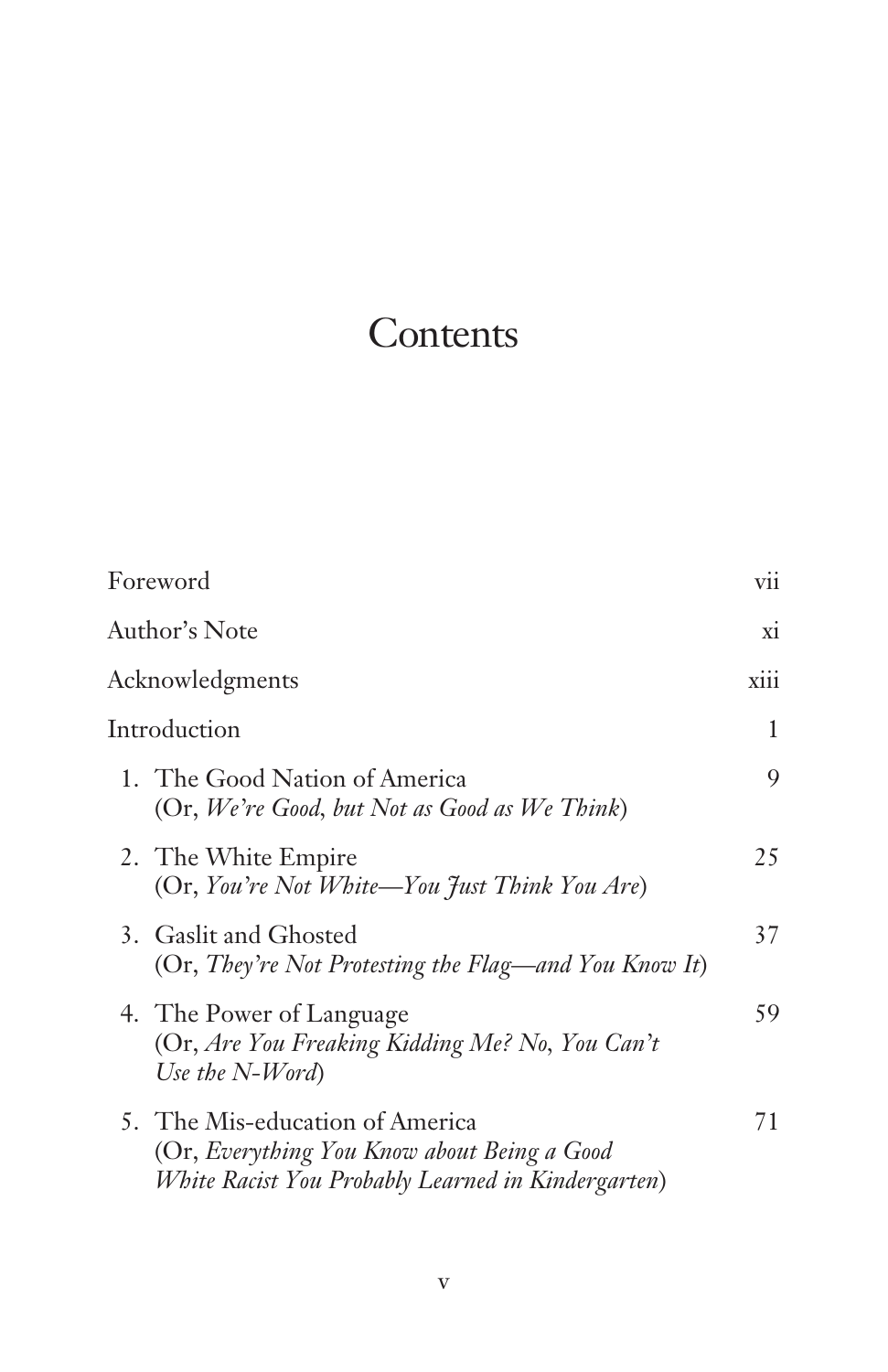| 6. Justifying Ourselves<br>(Or, "But Black People Owned Slaves!")                              | 85  |
|------------------------------------------------------------------------------------------------|-----|
| 7. White People's Posse<br>(Or, You Just Think You Need to Call the Police)                    | 101 |
| 8. Unequal Justice<br>(Or, Liberty and Justice for All White People)<br>and White People Only) | 111 |
| 9. The Consumption of Bodies<br>(Or, "Step Away from the Hair")                                | 119 |
| 10. Shiny Happy People<br>(Or, When Good White Racists Go to Church)                           | 131 |
| 11. In Full Color<br>(Or, Where We Go from Here)                                               | 143 |
| <b>Notes</b>                                                                                   | 163 |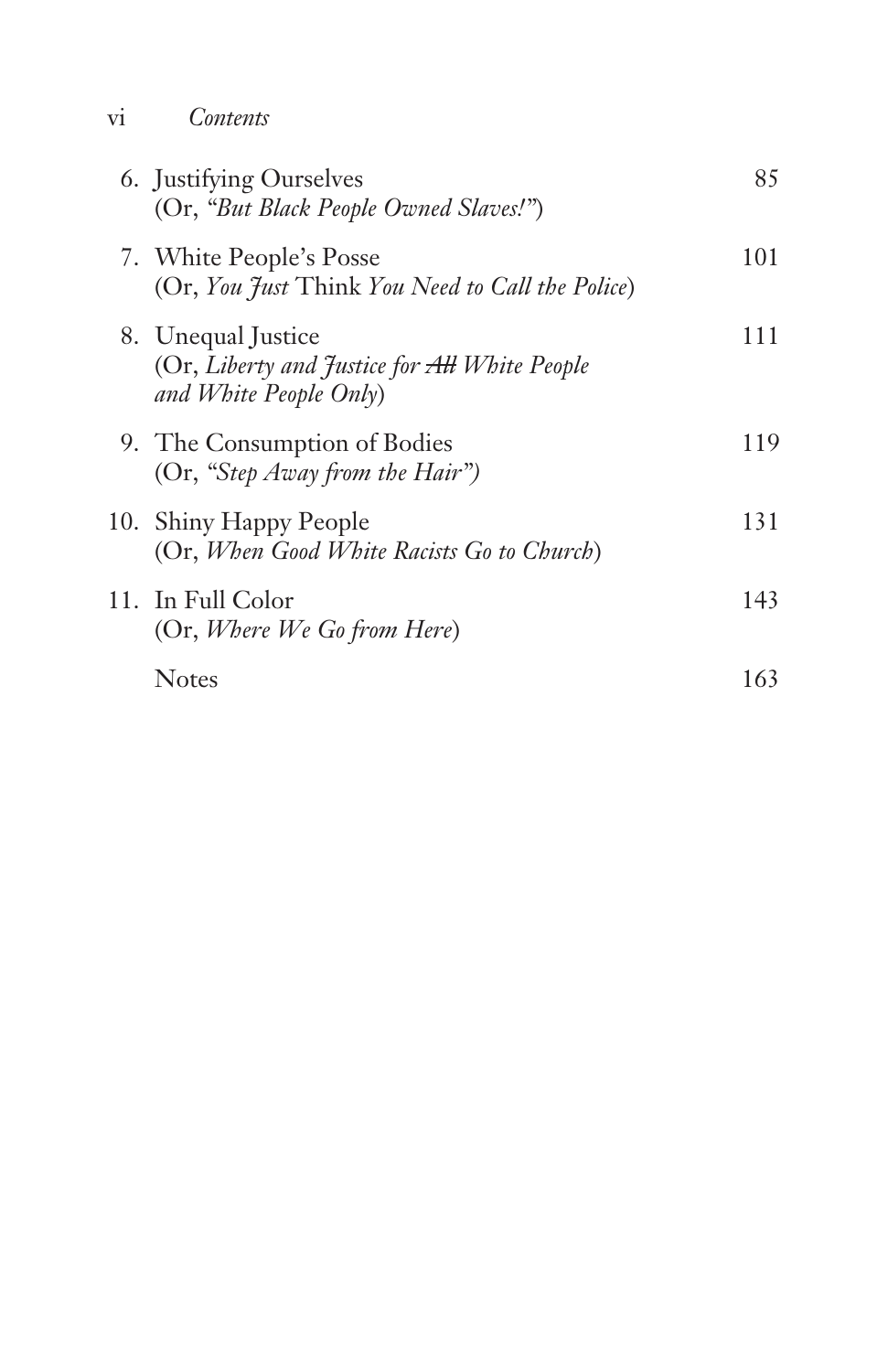### Foreword

The names of C. C. J. Carpenter, Joseph A. Durick, Milton L. Grafman, Paul Hardin, Nolan B. Harmon, George M. Murray, Edward V. Ramage, and Earl Stallings are not readily known by most of the American populace. But together, these men left an indelible mark on the American Civil Rights Movement. In Birmingham, Alabama, in 1963, each of these men would have considered themselves among the ranks of the good white people of the nation, especially with regard to race.

They were not.

These clergymen were white moderates. Compared to some other white people, they may have even fancied themselves progressives. Birmingham led the nation in unsolved bombings, and *they* were not personally bombing anyone. Still, they could not stomach what they deemed to be lawlessness in the streets.

Earlier that year, Fred Shuttlesworth, once called "the most courageous civil rights fighter in the South" by none other than Martin Luther King, Jr., invited Dr. King and the Southern Christian Leadership Conference to Birmingham to support desegregation efforts in the city. On Good Friday, April 12, 1963, the same day Dr. King was arrested in Birmingham, these "good" white clergymen offered a scathing rebuke of Dr. King and his efforts in an open letter they titled "A Call for Unity." They wrote, "we are now confronted by a series of demonstrations by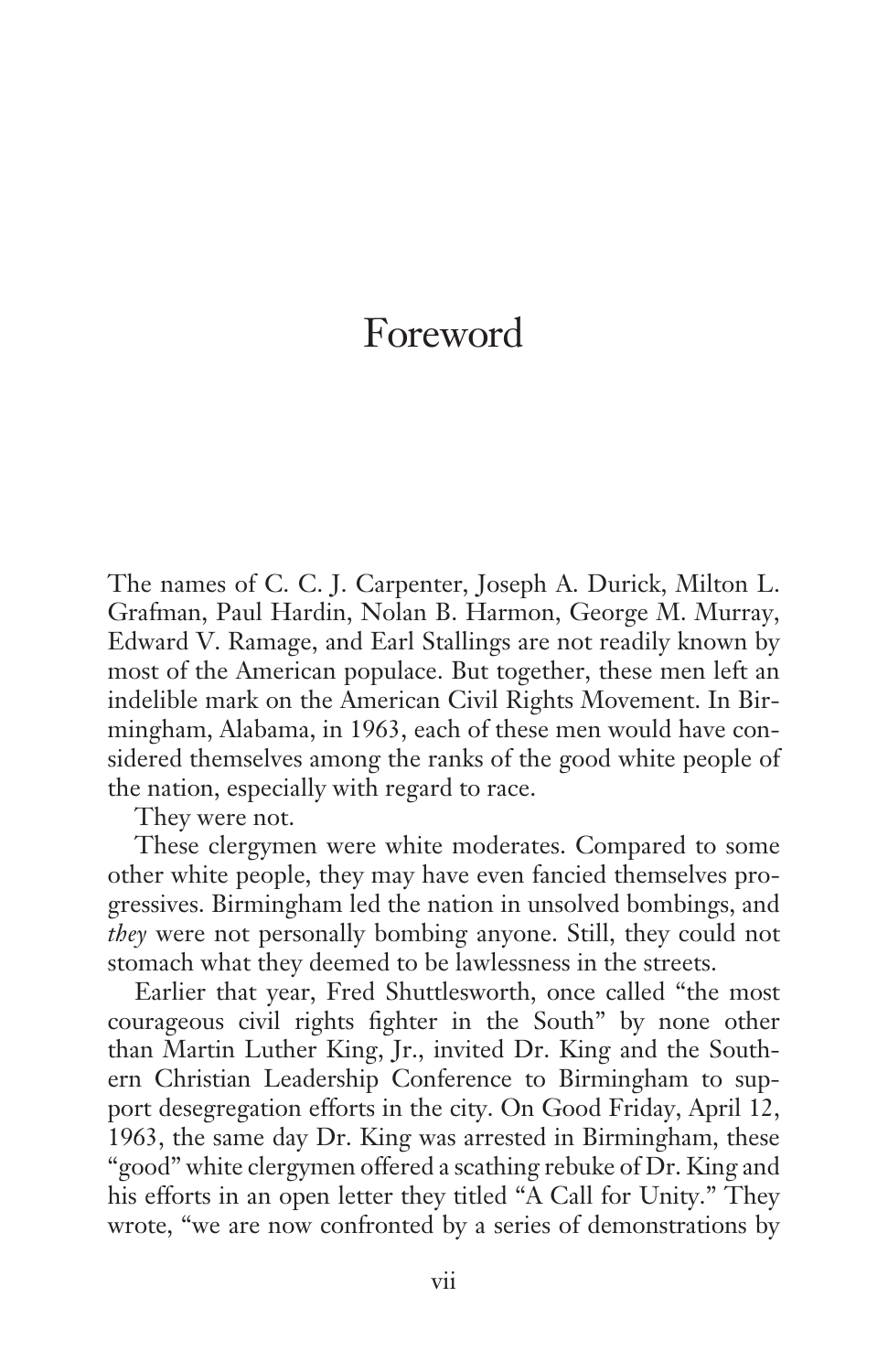some of our Negro citizens, directed and led in part by outsiders. We recognize the natural impatience of people who feel that their hopes are slow in being realized. But we are convinced that these demonstrations are unwise and untimely."1

There is a certain level of gall that one must possess to seek to set the timetable and parameters by which a people should achieve their liberation, and these clergymen possessed it in abundance.

Such is the gall of whiteness.

Such is the gall of white privilege.

Such is an accomplice of white supremacy.

In response to their letter, Dr. King offered what can only be described as the greatest treatise on nonviolent direct action penned in the twentieth century. He wrote,

You deplore the demonstrations taking place in Birmingham. But your statement, I am sorry to say, fails to express a similar concern for the conditions that brought about the demonstrations. I am sure that none of you would want to rest content with the superficial kind of social analysis that deals merely with effects and does not grapple with underlying causes. It is unfortunate that demonstrations are taking place in Birmingham, but it is even more unfortunate that the city's white power structure left the Negro community with no alternative.<sup>2</sup>

Then Dr. King brought things into clearer view, removing from these clergymen any semblance of progression or allyship. He wrote,

I must confess that over the past few years I have been gravely disappointed with the white moderate. I have almost reached the regrettable conclusion that the Negro's great stumbling block in his stride toward freedom is not the White Citizen's Counciler or the Ku Klux Klanner, but the white moderate, who is more devoted to "order" than to justice; who prefers a negative peace which is the absence of tension to a positive peace which is the presence of justice;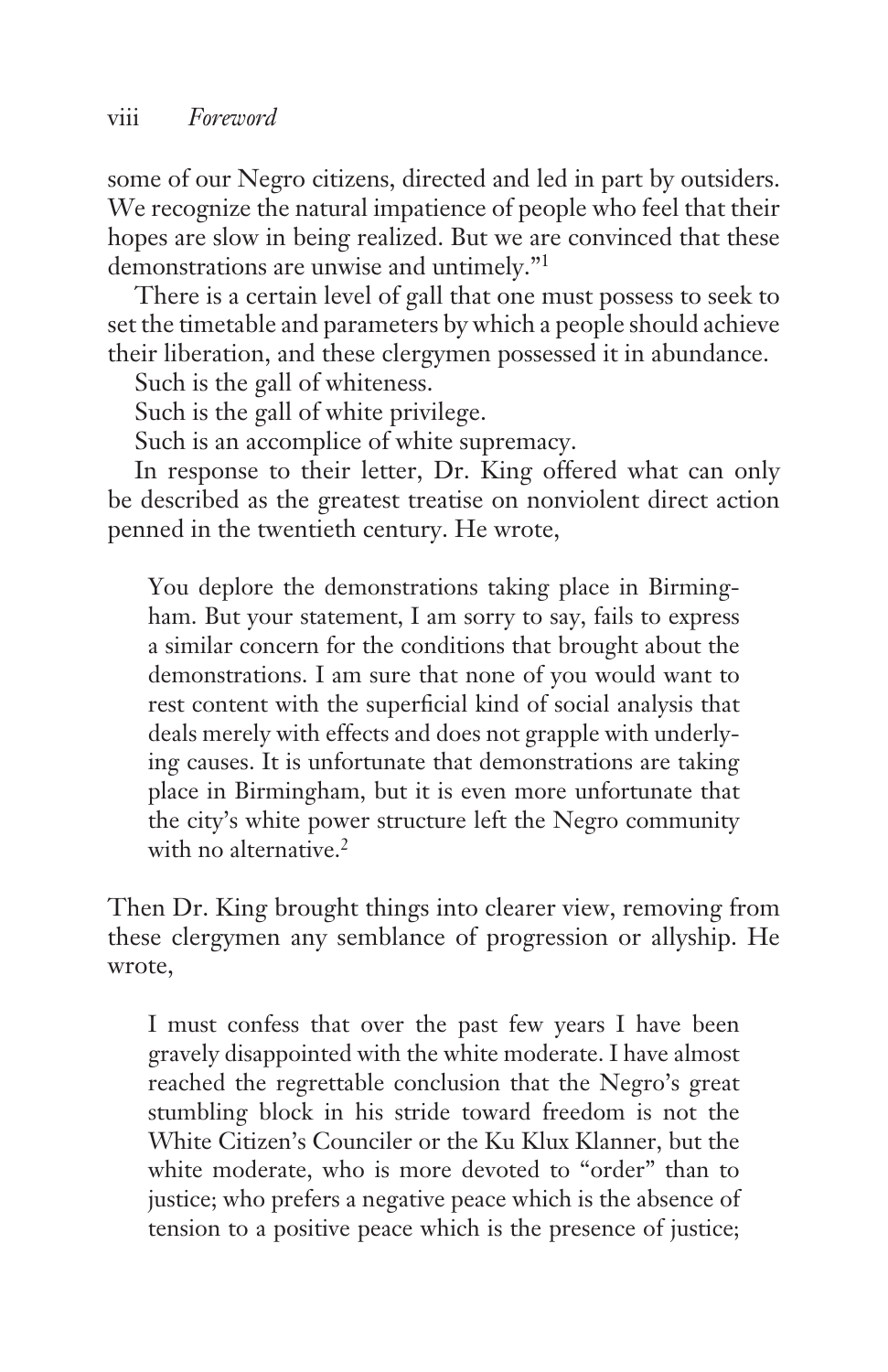who constantly says: "I agree with you in the goal you seek, but I cannot agree with your methods of direct action"; who paternalistically believes he can set the timetable for another man's freedom; who lives by a mythical concept of time and who constantly advises the Negro to wait for a "more convenient season." Shallow understanding from people of good will is more frustrating than absolute misunderstanding from people of ill will.3

It is the unfortunate continuation of this misguided and dangerous sense of privilege and pseudo-supremacy that Kerry Connelly masterfully confronts in this book. Just like in 1963, there are many "good" white people who readily denounce racist words and racial violence. They may even openly express their concerns regarding the near-constant slaughter of unarmed Black men, women, boys, and girls at the hands of police. However, these same "good" white people denounce present-day nonviolent direct-action protests, including the kneeling of American athletes during the National Anthem, as untimely, unwise, and unpatriotic. Some "good" white people believe it their duty to correct proclamations that "Black lives matter!" with the proclamation that "all lives matter!"

These "good" white people criticize Black and Brown people for low voter turnout in national and local elections yet remain eerily silent on issues of voter intimidation, voter disenfranchisement, the gutting of voter protections in the highest court in the land, the gerrymandering of Black and Brown communities, and the failure of all political parties to adequately address policy issues that would transform their lived-in realities. They readily employ such words as "colorblind" to describe themselves and their hopes for our racial future, and they are quick to quote Dr. King about the importance of love and unity. However, they consistently fail to speak about racial equity, and they fail to uplift Dr. King's call for reparations, a guaranteed income for all Americans, and a congressional act for the disenfranchised. In intimate settings, they employ microaggressions, touch and talk about Black women's hair without invitation, and think it is a compliment to call a Black person "articulate" to their face.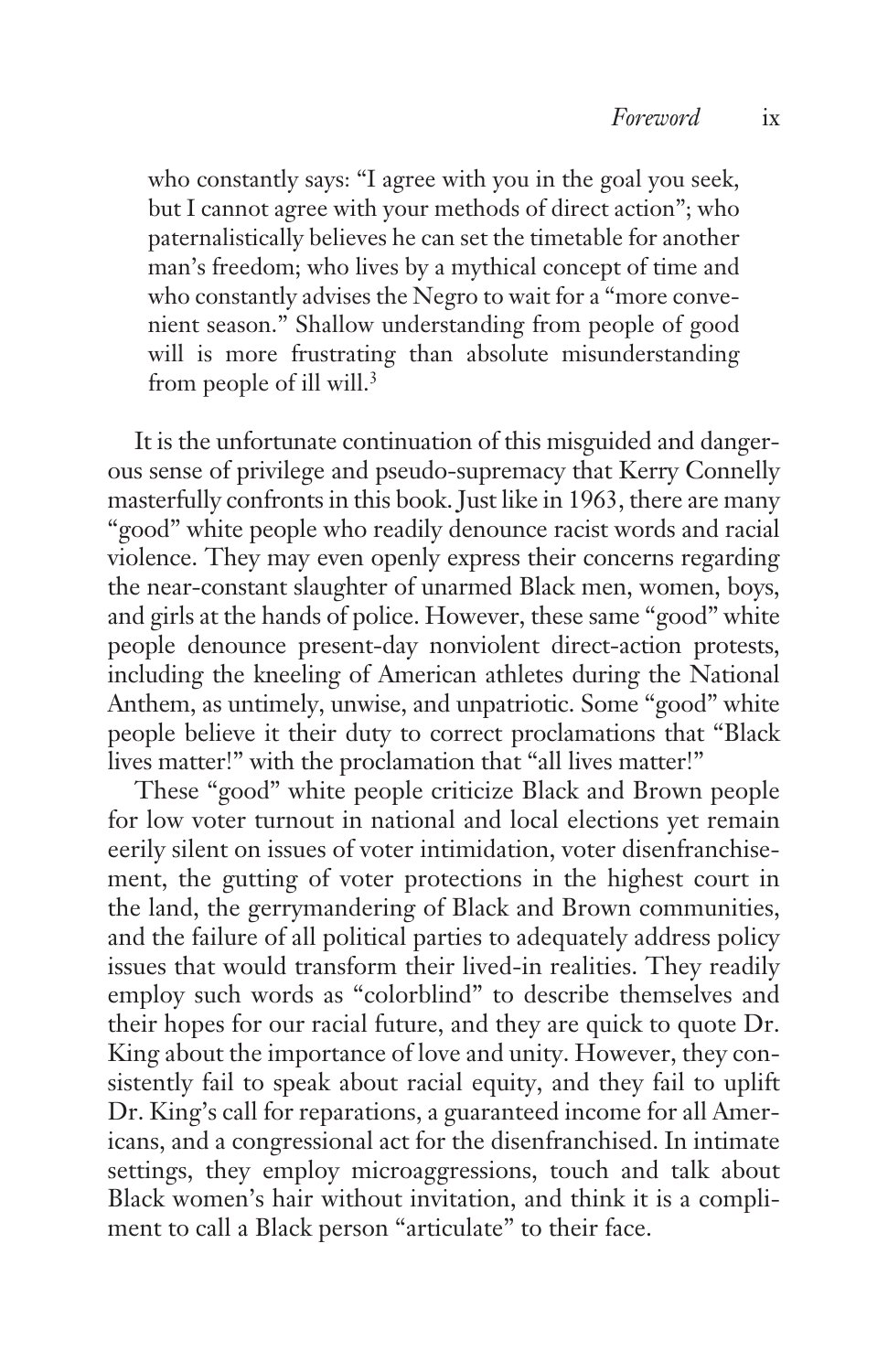Indeed, "shallow understanding from people of good will is more frustrating than absolute misunderstanding from people of ill will." This is frequently the peril of "good" white people. Oft times, they are certain that they are helping when they are only helping to preserve a death-dealing status quo. Even when welcoming persons of other racial and ethnic backgrounds into certain spaces, whiteness is often uplifted as normative, and assimilation is often the unspoken goal.

During these still troubled days in America, days where "good" white people frequently call the police on Black people for such mundane activities as meeting in a coffee shop or cutting grass, where the legacy of redlining and racial wealth disparities remain, where thousands of Black and Brown people remain incarcerated for activities presently earning "good" white people outrageous profits, Kerry Connelly is courageously helping to lead the charge to liberate white people from their own failed conception of goodness and, instead, inviting them to become true allies in the liberation of all God's people.

In this book, "good" white people will find the truth. If they allow it, the truth shall set them free. Then we shall all be finally free.

> *Michael W. Waters Dallas, Texas*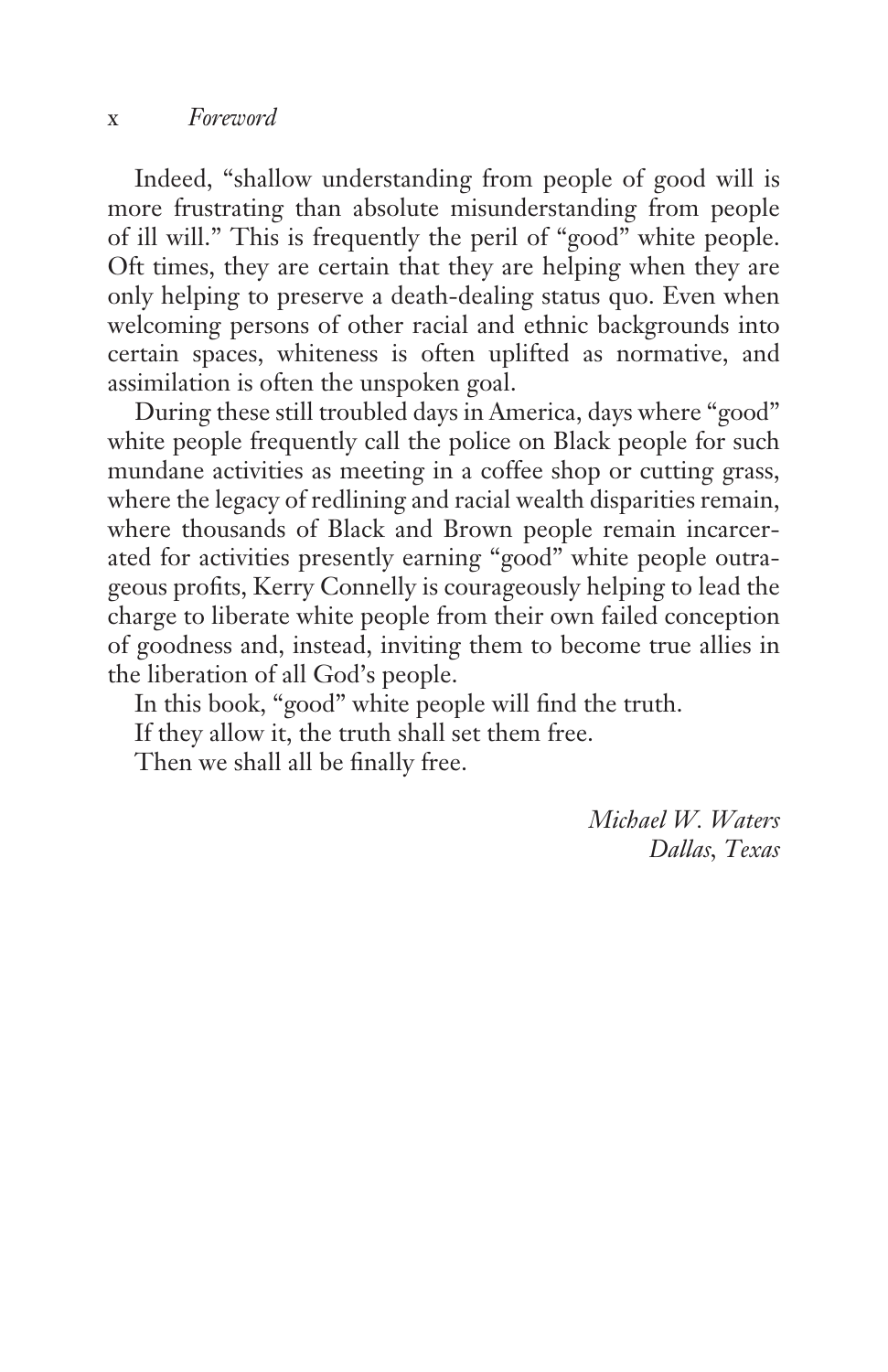### Author's Note

L enter this work with humility (despite any snark you may encounter in the coming pages), and I know there are many BIPOC (Black, indigenous people of color) who are doing this work and have been for decades. I enter this work holding a firm belief that white people must be doing antiracist work first and foremost within our own psyches and emotional landscapes. Only then can we hope to lead other white people in the work of antiracism, and ultimately submit to the leadership of the BIPOC community. My goal is to come alongside the amazing leaders who are already doing this work from the perspective of living in historically oppressed bodies; it is not my intention to displace or usurp those invaluable voices. I dance on the thin line of wanting to own and carry the emotional labor that should have belonged to white people this whole time while simultaneously respecting and honoring the beautiful, laborious work already done by the BIPOC community. I am certainly not the first white person to dance here, but there are nowhere near enough of us at this party.

**To my white friends**: Fair warning—this is going to be hard. It's going to get real, and you're going to be uncomfortable. I know well the discomfort you're about to encounter, and stronger souls than you have declined the experience. So find something to grab onto, because I'm not mincing words here. But I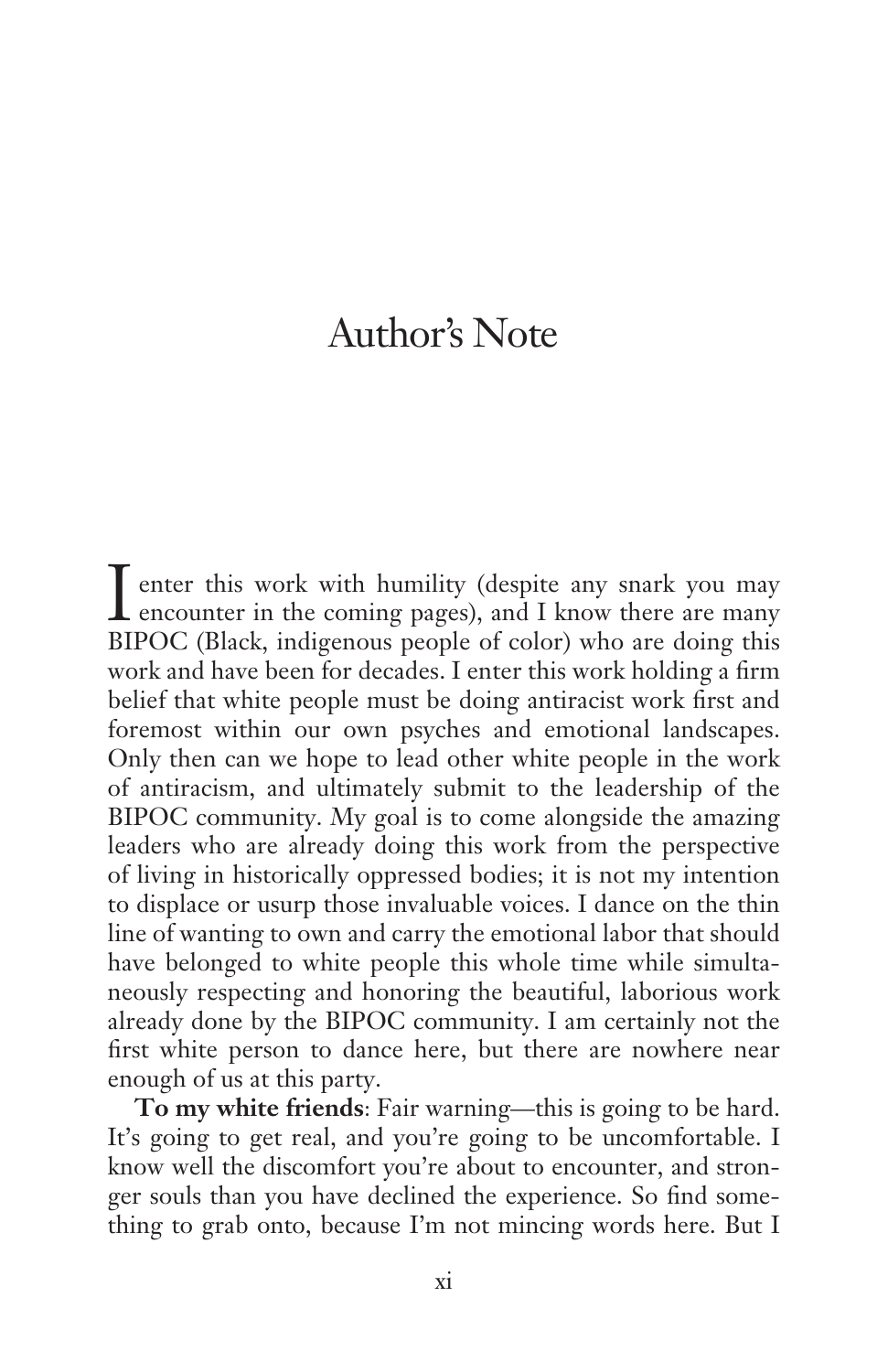promise you that if you're truly the good person you think you are and know you want to be, it will be worth it.

The time is urgent: people are dying.

**To readers in the BIPOC community**: Beautiful soul, thank you for reading even this far. This book is by a white person for white people, and you do not owe us your participation in this dialogue. You've done enough, borne enough of this weight. It's our turn now. That said, I'm not trying to be your hero and I do not want to put words into your mouths. I do not speak for people of color, nor do I wish to even remotely play the role of "white savior." I think we all have our redemptive work to do in the world—the wrong thing we are to try to make right—even if we do it poorly and make a mess of things. This speaking to white people about whiteness and racism is simply the work that has my name on it.

That said, if I say anything that perpetuates harm, and you feel like it is worth your energy, please call me on it. Send me an email or write a review. I do care to learn. If you see something in these pages and care to take issue with it, I welcome your words. Thank you for reading. And most of all, I ask forgiveness, if you have any left to give.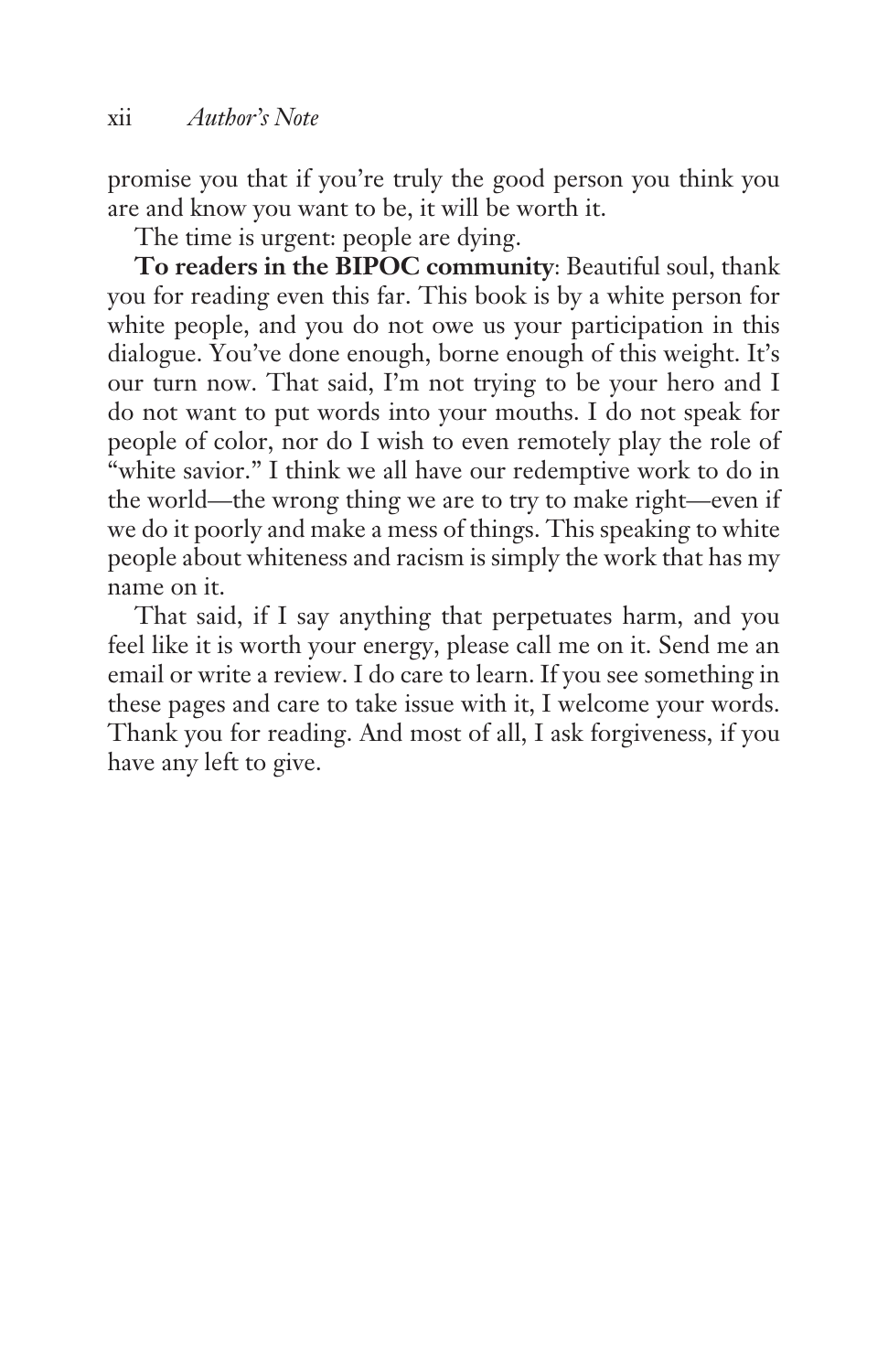## Introduction

Hi. I'm Kerry, and I'm a racist. (This is where you're sup-posed to say, "Hi, Kerry.")

But I want you to know that I'm a *good* racist. I don't wear my white sheet over my smiling face. Instead, it's on the inside, where it wraps my heart in fear I desperately wish wasn't there. It's tangled up in my brain, where thoughts flash by at lightning speed before I even have the time to examine them. And it's the sweet satin feel of my privileged skin that lets me slide easily through my every day. Because the truth is, as much as I'd like it not to be true, it's totally possible that I'm a really good person, and a really big racist all at the same time.

Before we all get our knickers in a twist, as my grandmother used to say, let me be clear that this is not a "There are good people on all sides" kind of idea. First of all, I'm not talking about neo-Nazis or the KKK. These are people who have made racist ideology their center of being, a prospect that I find disturbing and disgusting. They are not who I am talking about when I talk about good white racists. Rather, I'm referring to the majority of white people who intellectually believe that racism is evil, that being "color-blind" is good, and who get so uncomfortable talking about race that they will tell racial activists to shut up about it because "it's just making it worse." I'm talking about progressives like me who, in our desire to help tend instead to do more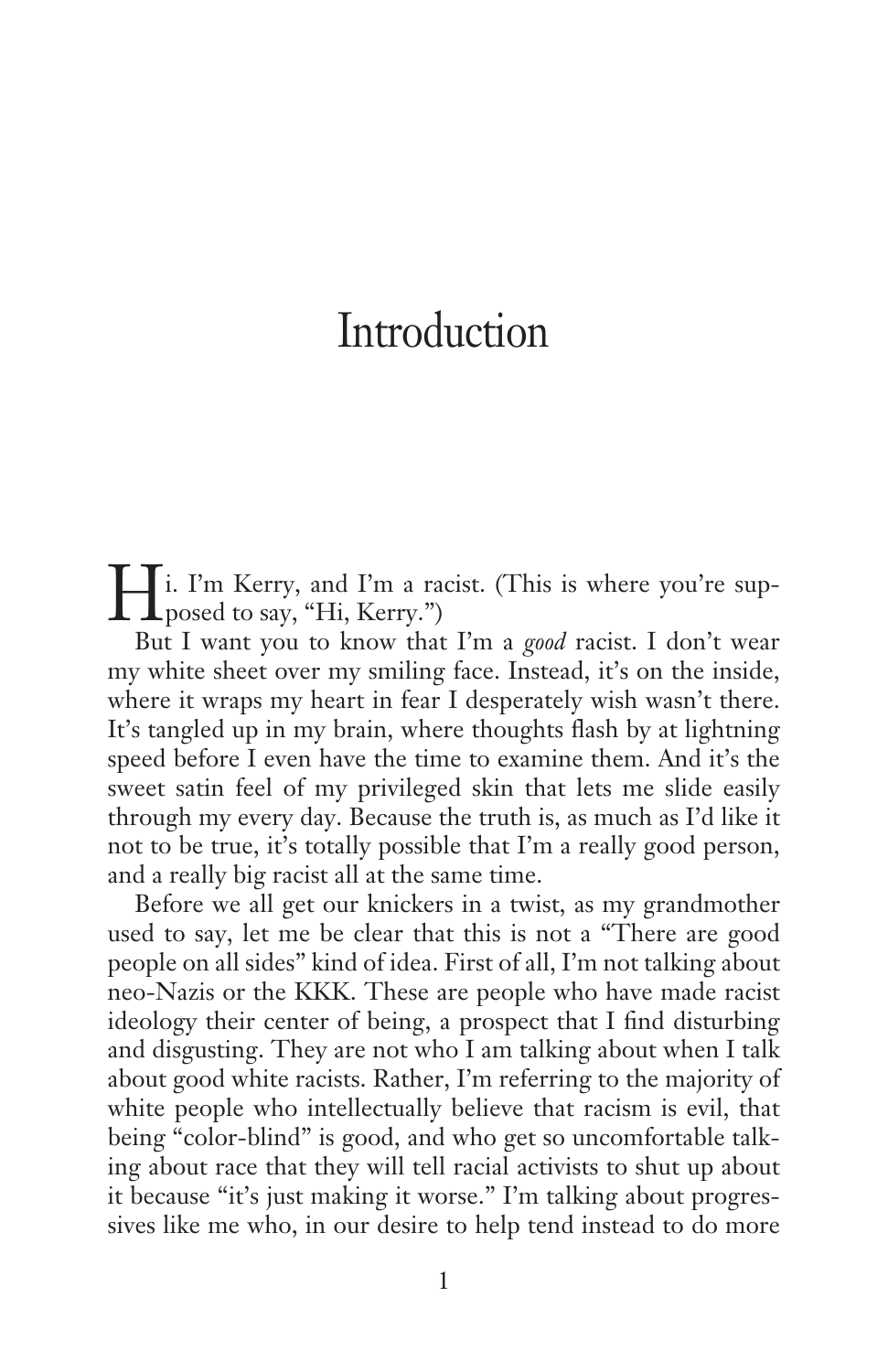harm, who talk a great game on the one hand while maintaining the racist status quo on the other. I'm talking about white people like some of my family members who wouldn't hesitate to jump in the water to save a Black person who was drowning but who also, deep down inside—where they might not even realize it's there—hold the belief that there is something inherently defective about that Black body that made it less able to swim and be completely oblivious to the fact that white America limited Black people's access to swimming pools and beaches for generations.

I am one of these good white racists. Though I never had specific thoughts about racialized swimming abilities, I confess there was a time when I held a belief that there was an inherent difference between me and people of color. I didn't know where it came from; it was just there, kind of like my hair or my name. I never questioned its existence—and worse, I never noticed how it operated in my psyche or how it impacted my view of the world.

In fact, for most of my life, I preferred not to talk about race. It's so . . . *uncomfortable.* And like I said, I'm a *good* racist. The kind who really loves Martin Luther King Jr.'s *I Have a Dream*  speech, until it comes time to actually do something to manifest said dream. The kind who loves to watch movies about white heroes saving poor Black people from poverty and lives of crime (a stereotype and a fallacy that perpetuates white supremacy). The kind who likes to call herself an *ally*, until my allyship requires action and/or makes me uncomfortable.

I share all those memes about social justice, after all. I voted for Obama. I curse like a truck driver, but I would *never* use the "N" word. And my feelings got *really* hurt when Uncle Bob made that comment about me being a snowflake.

I mean, I'm practically a social justice *warrior*.

You might be like me. And, like me, you might be awakening to the fact that you're all tangled up in your own internal white sheets, and it might be making you super squirmy. Or maybe you're saying, "What sheets? Where? I don't have any sheets. I'm a good person, remember?" Maybe you're sitting in church on Sunday morning, enjoying the choir's performance of a gospel song and hearing how there are no different ethnicities or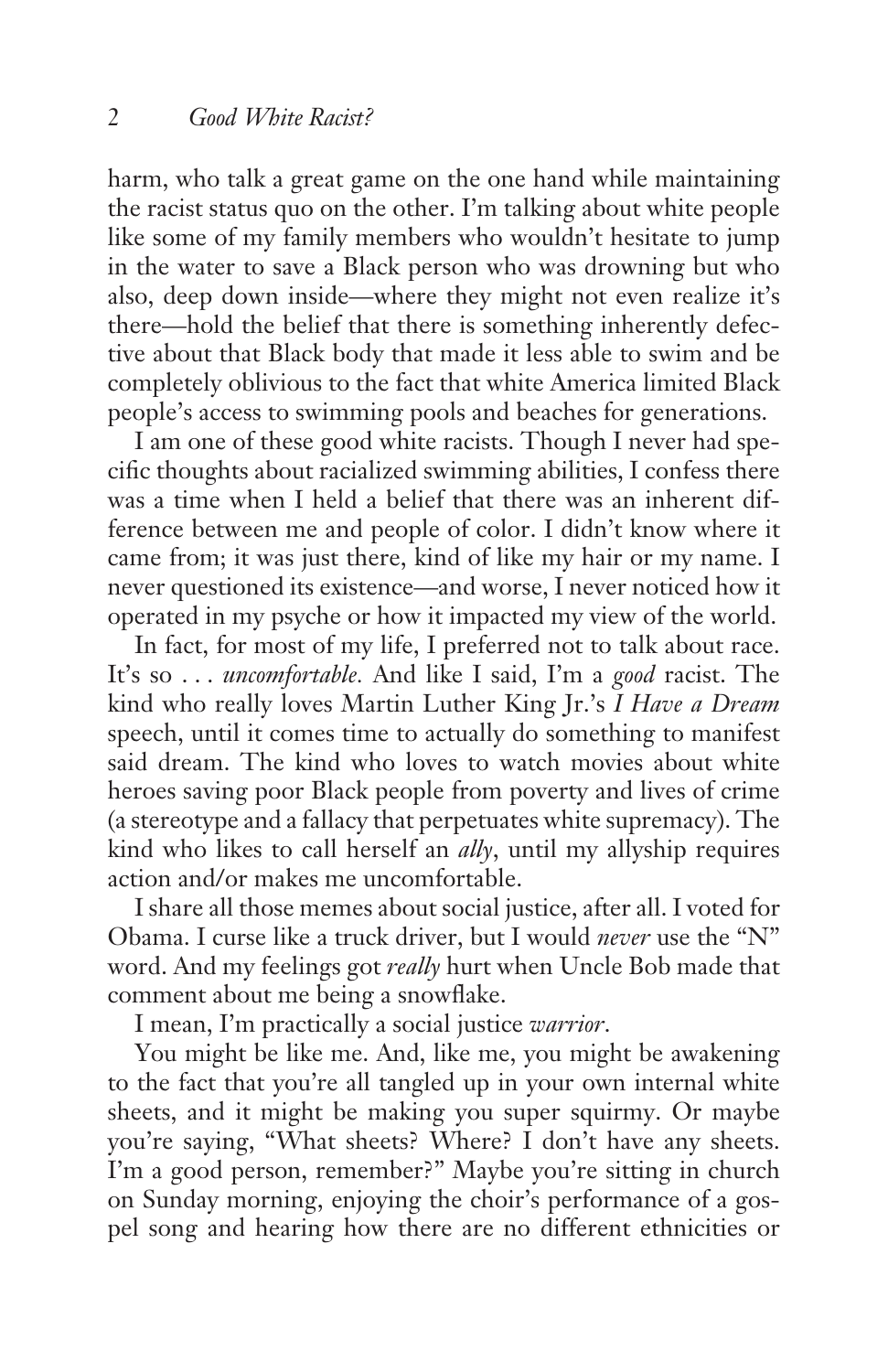genders, no "slave or free" because we're all "one in Christ Jesus" (Gal. 3:28). Then you're going home to watch the game and wondering if maybe the Take a Knee Movement couldn't find a more convenient, more *patriotic* way to protest, or whatever.<sup>1</sup> Maybe you're all about being politically correct, but deep down you don't *really* think racism is that big of a deal. So someone told a racist joke. So what? It's not like it's a hate crime—or actual slavery. People need to relax and stop being so serious all the time. And besides, Oprah is like, a trillionaire or something, so obviously Black people are just fine.

Listen—I get you. You don't want to be racist, and the fact that I'm even suggesting you might be has you all bunched up inside the way sand gets twisted up in your bathing suit at the beach. I know that sometimes you probably think, *Seriously, can't we just get over this race thing already*? It's all pretty exhausting, and you have no idea what to say or do to make it better anyway, so you'd really rather just go ahead and get your yoga on and meditate it all away in your Lululemons (or, if you're like me, your Lululemon knockoffs, because who can afford that shit?).

If you're a white guy, it's probably even harder for you, because you're really tired of being held up as the epitome of all evil in America by progressives like me. I get it. That probably sucks a lot, especially when you're just trying to get by, and maybe enjoy life a little bit. After all, you've worked hard for what you've got. And besides, we live in the land of opportunity, where everyone has a fair shot and there is liberty and justice for all. We just have to go out and grab that golden ring, and make our way in the world.

I know these arguments well. I've not only been subjected to them by countless people who disagree with me, but I've actually used them myself in what seems like a previous lifetime—a time when I was so afraid someone would think I wasn't good that I was afraid to say the word "Black" in front of a Black person. As in, "Hey, can you hand me that sweater? No, not that one. The *black* one." I'd rather walk around in a hot pink and lime green sweater than say "Black" in front of a Black person, lest they think I meant something by it and say that I was racist.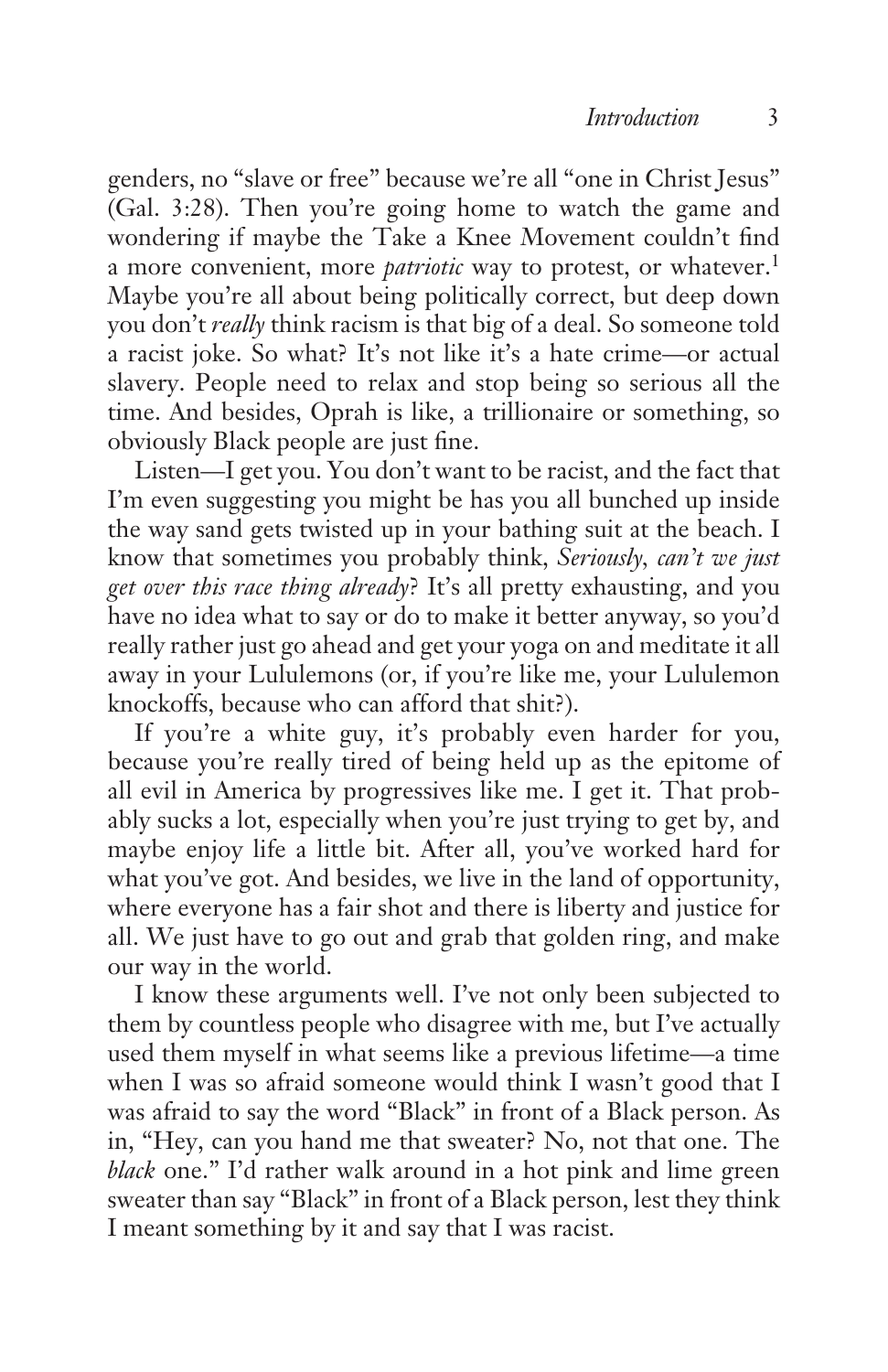And this is partly because the few times I *did* make an attempt at acknowledging race, I did it poorly and suffered the indignant response from the people of color in front of whom I'd just made an ass out of myself. As a result, I shied away from acknowledging this huge, seemingly cavernous difference between us. I decided to pretend skin color didn't exist. I proudly considered myself color-blind, determined to see anything and everything but the full, complete identity of the people in the room—myself included. The hardest identity for me to see and acknowledge was the one that has been rendered the most invisible to me by society: my own whiteness.

I was, back then, *very* good at being a good white racist—simultaneously both racially unconscious and hyperaware, terrified of saying the wrong thing and yet blissfully unaware of the myriad ways my privilege, my power, and my whiteness as a white woman were at play in every interaction I had with people of color. As a follower of Jesus who attended diverse churches, I believed I had already arrived at the shores of a postracial society; I had Black friends, so obviously, everything was fine. My whiteness was the elephant in the room, the unspoken truth that wielded power in the relationship whether I wanted it to or not.

I think there are tons of white people like me—people with good intentions who are not only completely unaware of the way their own power operates in the world but who also like it that way. Because this is true, it is *our* job—white people, not anyone else's—to acknowledge this power dynamic and then dismantle it, making space for the power of others to emerge.

To do this, we need to notice the systems, institutions, and structures that we all navigate every day—from government, to our language, to our cultural practices and gender roles, to work environments, religious practices, family dynamics, and our criminal justice system—because they all work to support and perpetuate this imbalance of power. By participating in these systems without ever questioning or challenging them, we support it too.

The fact that white people can go through life without ever having to do any really uncomfortable thinking about race is itself a privilege that people of color simply don't have. I've heard white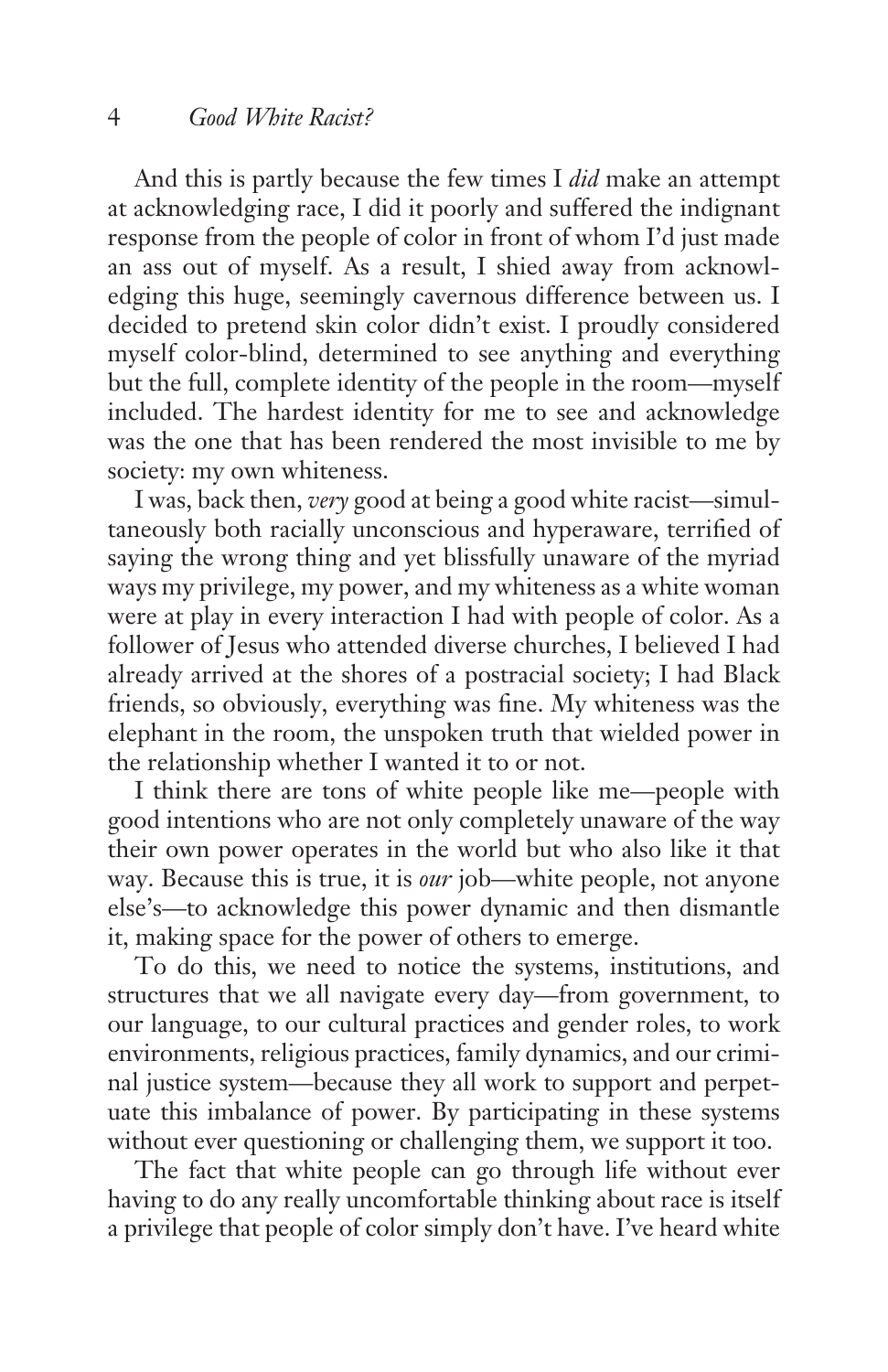people say they don't feel "educated or well-equipped enough" to talk about race in any but the most intimate circles. This too is a privileged cop-out. My guess is that most people of color aren't born learning how to navigate the racial biases they encounter every day. There's no "how to be Black and Brown" school. They figure it out as they go as a matter of survival. They teach the inexplicable to their children around the dinner table and on the way to driver education classes and during bath time. To say you are not educated or well equipped or passionate enough to talk about race is really just about you wanting to stay safe and comfortable.

Doing the work of dismantling racism is boundary walking at its finest. It's a high-wire act with no net. It's crossing borders and saying the wrong thing and learning from it when you do. It's being willing to be uncomfortable; it's being willing to say you're sorry; and for the love of all that is good and holy, it's being willing to do your own damn work. And for the record, you don't need to accost the next person of color you see and dive into a deep heart-to-heart about your white goodness and all those racists *out there*.

That is *not* doing the work.

Doing the work is picking up your own burden, doing the research, reading the work of the multitude of voices out there that are different from yours. It's learning from people of color, listening to their stories—and when they tell you how they feel, it's resisting the urge to explain to them why they should feel differently. It's studying how racism (and other "isms") works and committing to doing things differently in your own corner of the world. Doing the work is dismantling all the usual justifications that populate the gotcha memes on Facebook and maybe even your own brain cells. It's being able to look at these issues through the lens of our own whiteness, because it is within whiteness that the problem lies. Hell, it's being able to recognize that you even have a lens to begin with, and understanding that this lens colors the way you see—or don't see—everything.

I'm not saying that we're not good people, you and me. I'm just asking for us to *act* like the good people we are. I'm asking that we all *#*NoticeTheSystem, that we self-identify as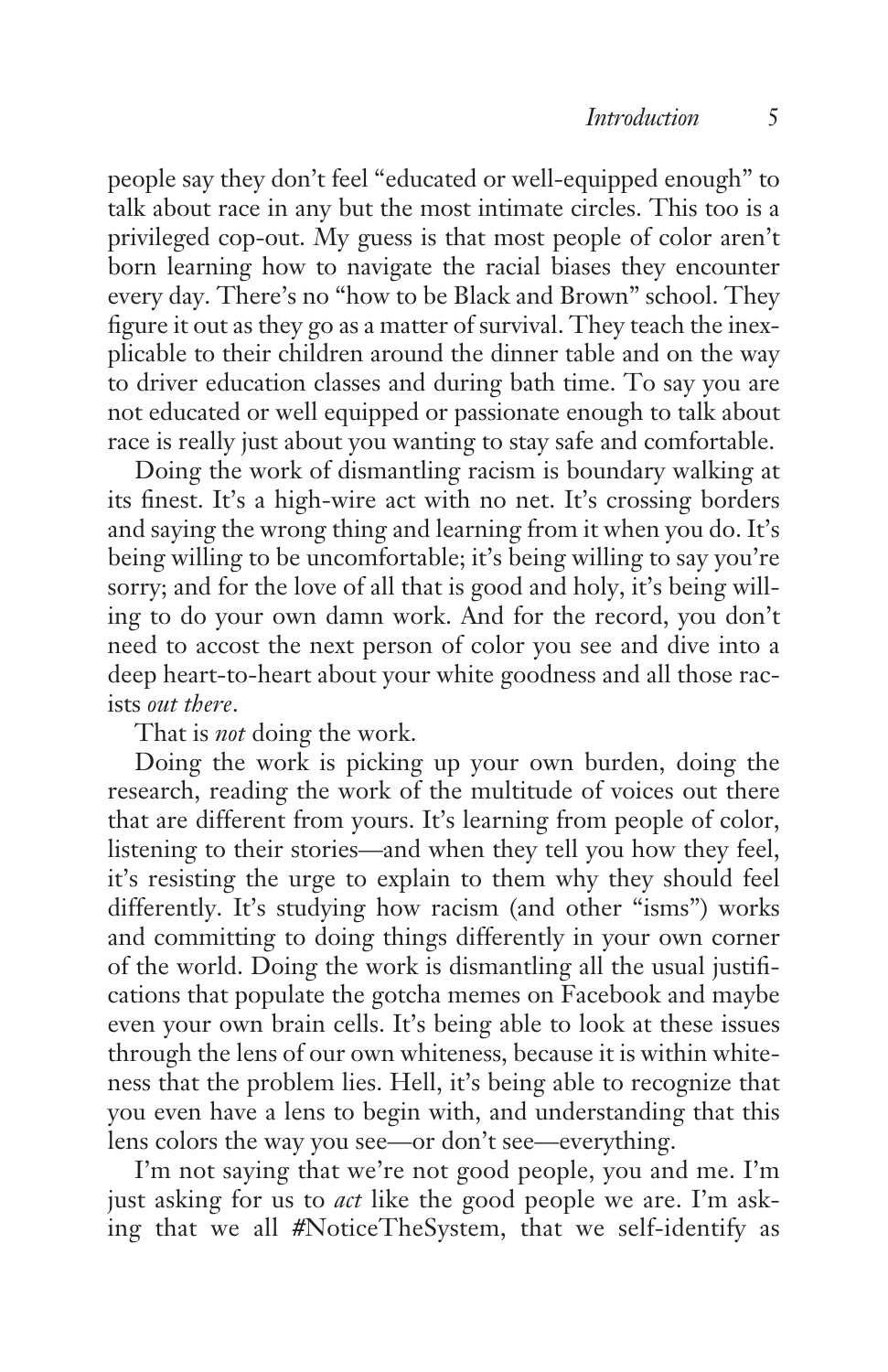#GoodWhiteRacists and call that shit out. And yes, I'm saying hashtag the hell out of it. When we see it, name it. It's the first daring, brave act of being truly antiracist in which you and I can participate. Because if even the first tiny step is all of us finally acknowledging that, Houston, we have a problem, I'd be happy. And since you're a good person and all, I know you want to be antiracist.

Right?

I also know this isn't easy. God knows it's not easy for me every time I discover another racist thought floating around my head or realize another way I'm complicit in the system. I know that I've probably already made you a little uncomfortable, if not outright pissed off. That's okay. Let's just sit with that for a hot second. Because honestly, our discomfort is not the problem. It's our absolute refusal to roll around in that discomfort that's the problem. It's the fact that we'd rather run from the room screaming, "I'm good! I'm good! I swear to God I'm good!" than actually sit and practice a tiny little bit of honest self-reflection.

Until we can take a good, hard look at who we are as white people, how we operate in the world, and what the systems are that maintain the status quo, race relations in America will not improve. Now, some of you may think that's totally fine. Some of you might be totally cool with that, because as of right now, you can't see any good reason to switch things up. But I'm saying if you want to be good, that attitude just ain't gonna fly.

Your neighbors—people of color—are practically drowning in our toxic whiteness. If you're a good person, when you see someone drowning, not only will you jump in to pull them out, but once you do, you'll also do the good hard work of building a safety fence around the pool they fell into in the first place—just like any good American hero would. You can't be a good person and ignore your drowning neighbor. You can't be a good person and let a dangerous situation continue when it threatens to consume your community.

What you can do, however, is *pretend* to be a good person. You can act like you don't hear the cries for help while you sit there on your deck with your little pink drink with the umbrella or your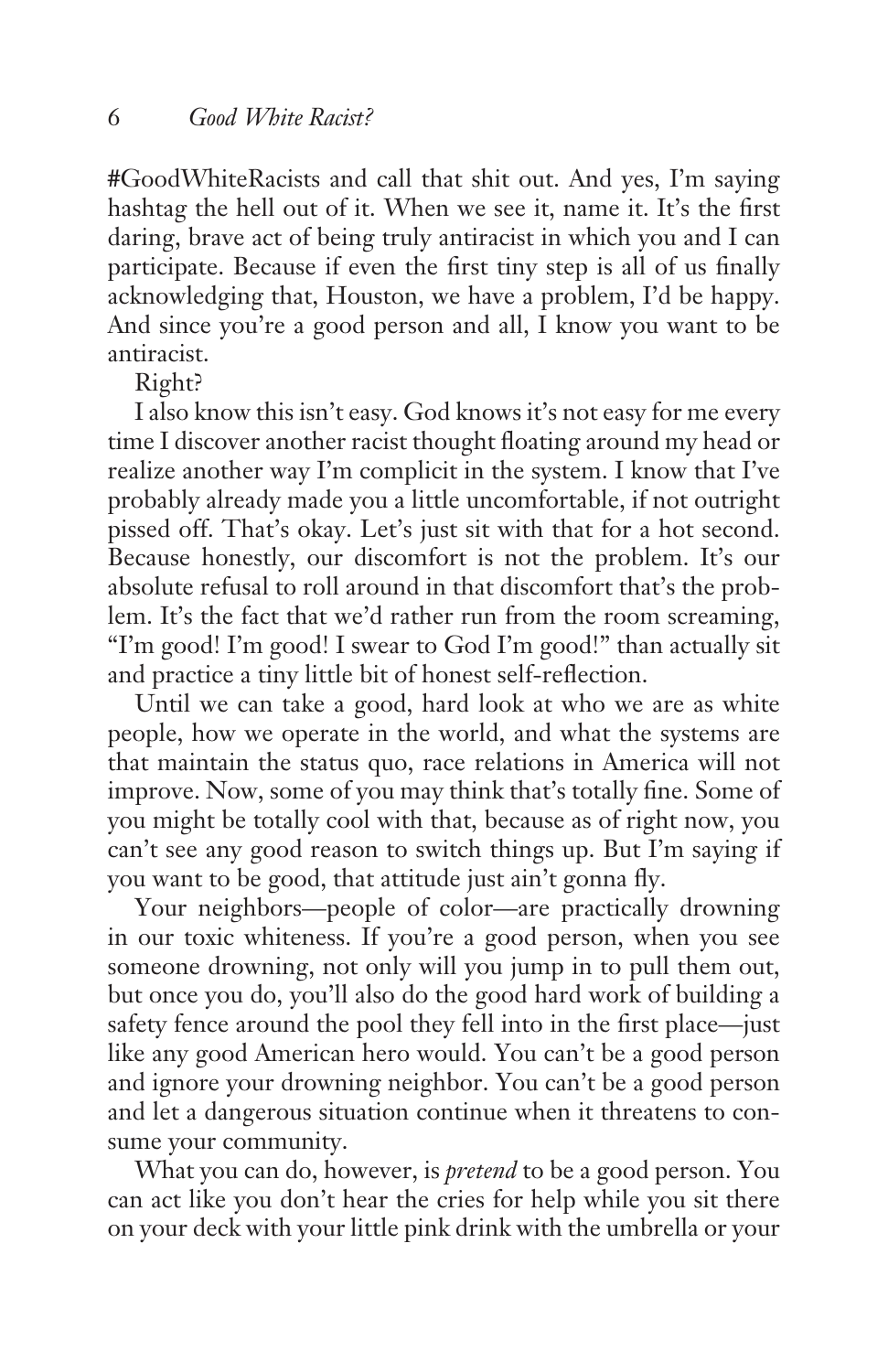nice cold beer, determined to keep your eyes on the beautiful horizon, your line of sight hovering just over the pool where your neighbor is sputtering, trying desperately to tread water. You can pretend you don't hear, don't see, don't know. But that doesn't make you good.

In fact, that makes you pretty evil.

You know it, and I know it. So let's stop pretending, shall we? Let's agree, one way or the other. You can go ahead and put this book down now, keep your eyes on the horizon, your ears plugged tight, and your head held in the pride of your false goodness, your own inherent evil that shines so bright it makes you blind. Or you can be willing to wade into these deep, disturbing waters with me, even if it's cold and frightening and we're both really scared of what we're going to find.

Though I have studied this topic like crazy, I confess that I am still learning. In fact, I'm pretty sure it will be a lifelong project. I have had countless conversations about this topic in which I said stupid things, and I have read a lot about it (though still not enough). I have talked about this on the *White on White* podcast, and I have written about it on the *Jerseygirl, Jesus* blog (and suffered the trolls for it too). I have listened to people of color, I have hated my own self and cried my white tears and carried the burden of my own white, useless guilt, and now I can boldly and loudly tell you a secret: I am a good white racist.

And I am in recovery.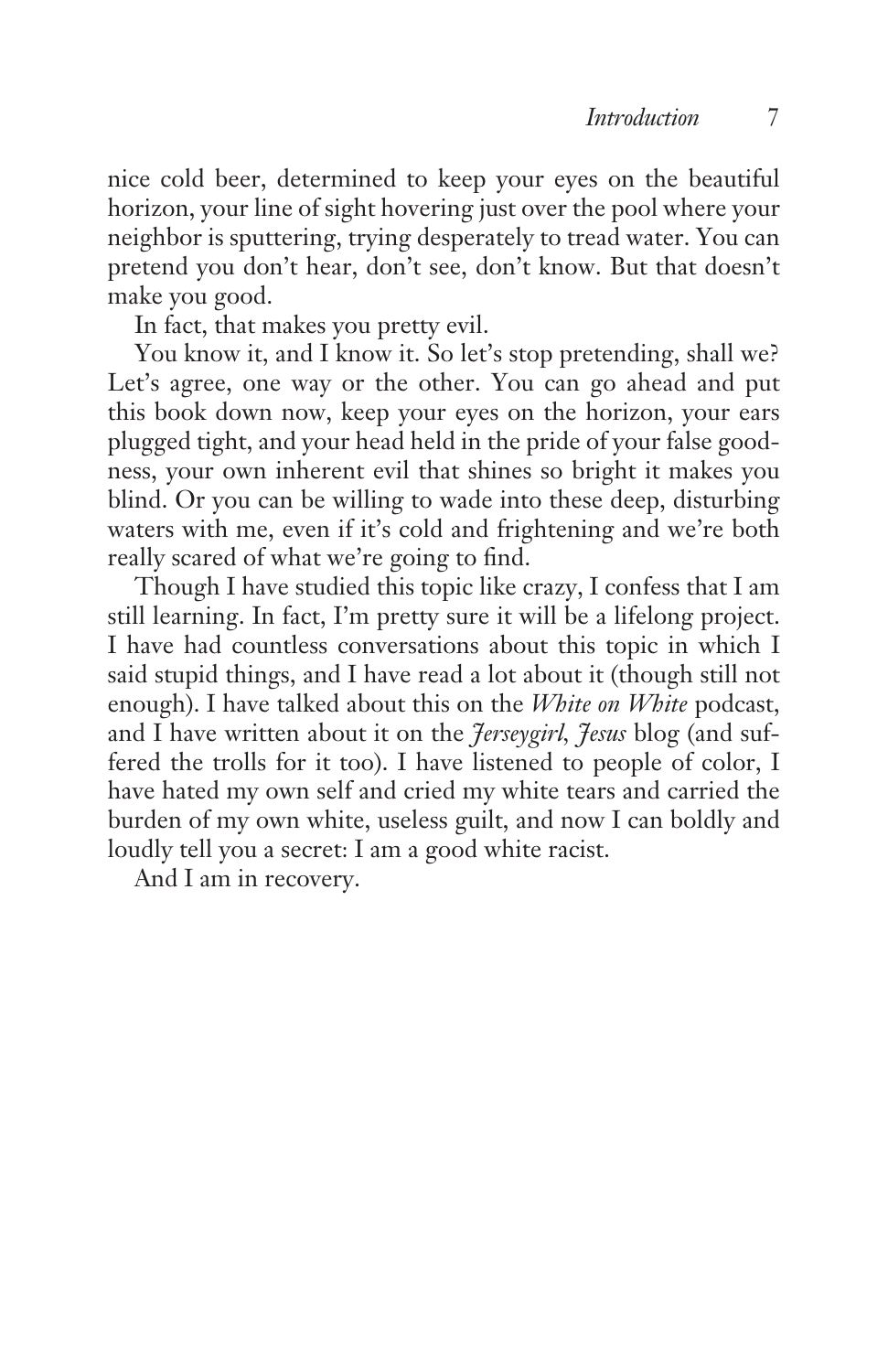### *Chapter One*

## The Good Nation of America

(Or, *We're Good, but Not as Good as We Think*)

The books always smelled a little funny; even the dust that perpetually covered them seemed old and wise. I would flip through the pages and stare at hollowed-out eyes, protruding rib cages, and piles of shoes and eyeglasses. I would gaze into the ancient and wizened eyes of the American soldiers, shell-shocked and dazed, helmet straps loosened and hanging down by their chins. Faces dirtied by war, they appeared haunted by their witness of the purest evil. They were the unlucky few, the reluctant heroes, the ones who won the war and freed the Jews from the terrors of the Holocaust, from the horrors of Dachau and Mauthausen.

These Americans—they were *good*.

My father's old books proved it. There it was, captured in strangely faded pictures on pages that smelled a little funny and held the dust of the ages, and told in the stories of how the Americans swooped in to save the Jews, and the day.1

It's practically biblical, right?

The images of these American soldiers who freed the Holocaust survivors—happy, youthful couples dancing in the streets of New York, where joyful sailor boys kissed their lady folk in Times Square in celebration of a well-won victory<sup>2</sup> are embedded in our collective subconscious as a country. Americans are the heroes—the good guys, the proverbial knights in shining armor. We dance in the street while everyone else deals with the cold,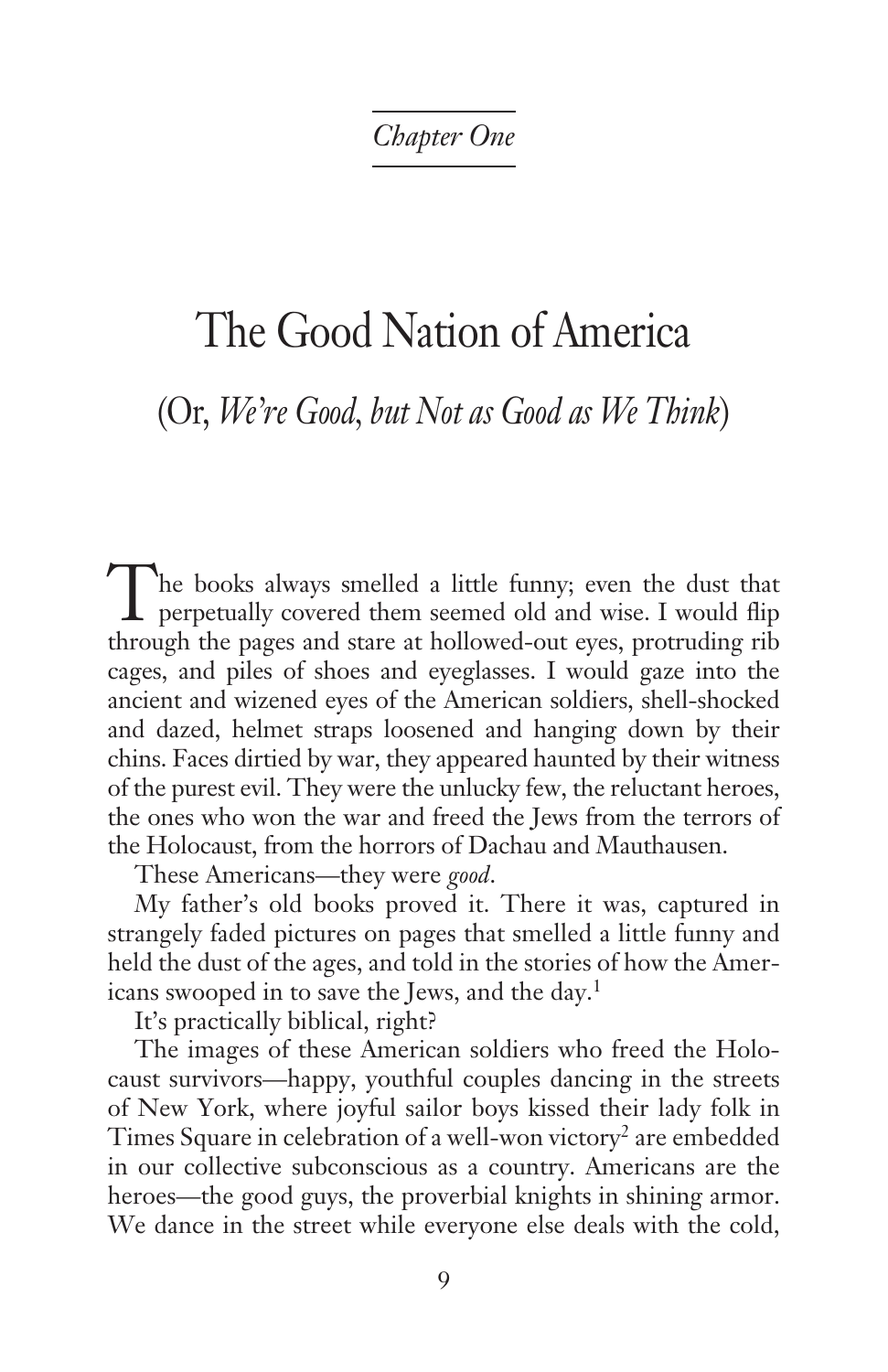harsh reality of what happens when people lose touch with their human side. We get to be shiny-toothed and gleaming. We get to be bright-eyed and optimistic, safe in the land of plenty. And all is as it should be.

Or is it?

It's almost as though we could follow a shiny, gleaming timeline that traces our own goodness. It could start with those first—well, let's call them *settlers* for now—the idealistic underdogs desperate for religious freedom and committed to creating freedom and justice for all (or at least, all white, land-owning men) while they forged a new territory with uncompromised ruggedness and neophyte American grit. I mean, I can practically feel the prairie dust under my fingernails. Fast-forward through the Civil War, and you'll see where America finally came to its moral senses, freed the slaves, and allegedly restored justice, the whole slavery thing being just an unfortunate blip on our otherwise spotless record. We can speed through the idealized suburbia and white-toothed, lobotomized commercials of the midcentury, flash through the uncomfortable discord of the 1960s, and head right to the fall of evil communism, to that day our movie-star president exclaimed, "Mr. Gorbachev, take down that wall!" and the fear of a *Red Dawn* was mitigated.

This has always been our collective identity as Americans. We are good, and our enemy is evil. To suggest otherwise is a sort of national heresy the likes of which can get you banned from any sports bar worth its salt. This is the history we teach in our schools, where kindergarteners celebrate that big ole party where the "Pilgrims and Indians" sat down together for a big turkey dinner. We maybe chastise Christopher Columbus for his shrewdness—but just a little—in the way he swindled the tribal chiefs out of their land for some pretty beads (but really, those silly, naive Indians should have known those beads were worthless, *chuckle, chuckle*). We don't mention the blankets laced with smallpox or the Trail of Tears. These things remain in the educational netherworld, truths to be discovered with the breaking of our own identities as we grow into our personhood as adults. For so many of us educated in the twentieth century—and perhaps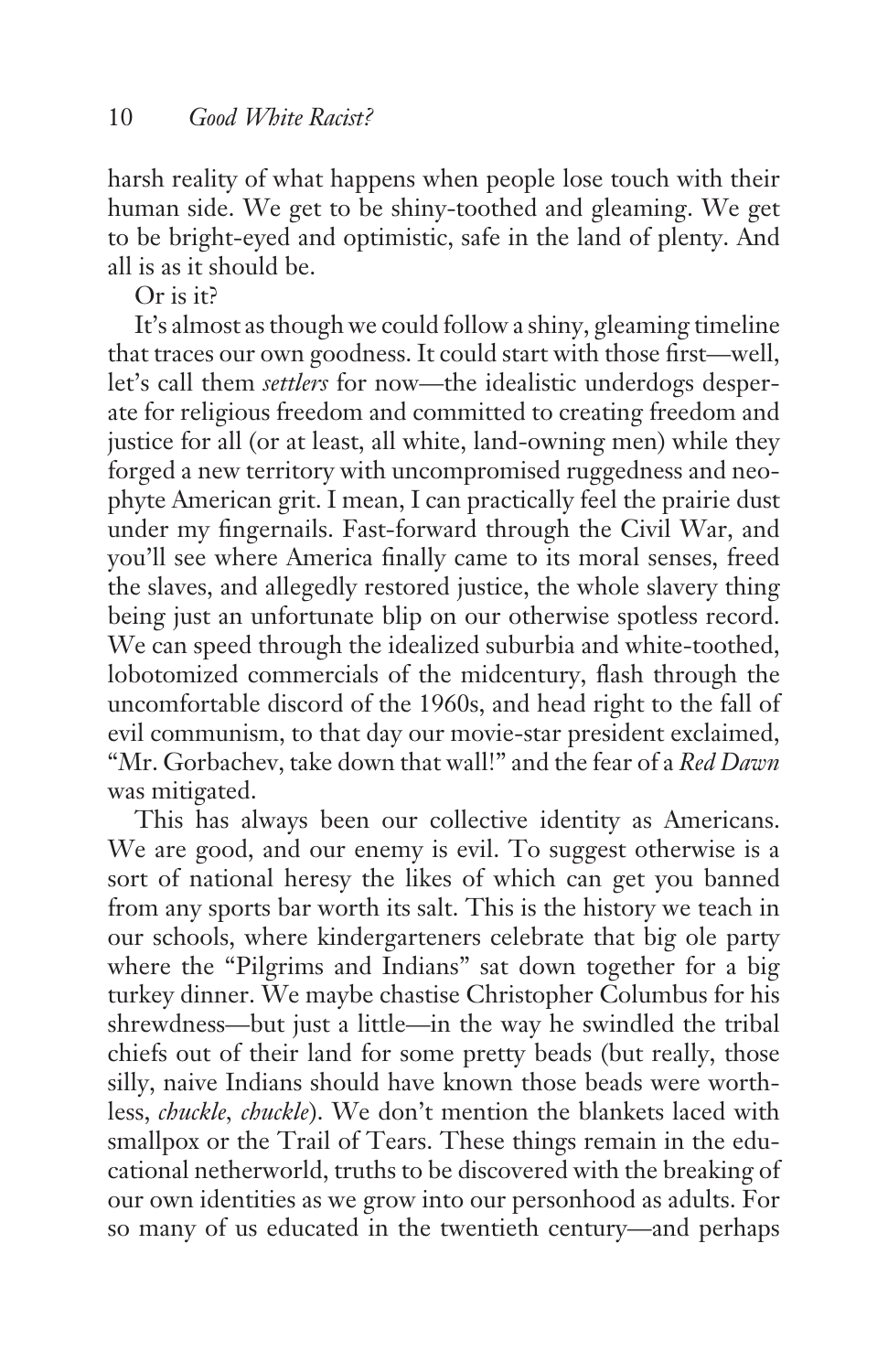even now—this is like discovering that Santa Claus isn't real, that our parents are human, that teachers have first names.

We hide from our own shadow side, unable to hold the paradox that as generally good people, we can do incredibly bad things. The truth is that if you look at the body of our work as a nation the whole history, and not just the bits we like—there are two things that are true: First, America is gleaming. We are inherently idealistic, a beautiful experiment in human imagination and potential. Second, we are evil. We are a gluttonous machine of turning gears that mangle the souls of men, women, and children alike. And each one of us—every single one of us—is a participant in this absurdity.

### **What's a Good White Racist, Anyway?**

Before we go any further, it might be helpful to dive a little deeper into how I'm using certain words, because I know that these words tend to be intense and to elicit strong reactions in many of us. Let's start with the big one: What is a good white racist, anyway?

#### *Good*

Americans have a sanitized version of goodness that often leaves little room for complexity or nuance. Our Sunday schools teach us that goodness is secured if we don't drink, smoke, or have sex, that our righteousness is guaranteed with a simple prayer of salvation. We were raised on a snack food of "good guys versus bad guys," with superheroes to save the day and villains with clearly defined low moral standards. Goodness doesn't come in layers in the American psyche; you either are, or you aren't and once you aren't, you aren't forever. Good people, however, toe the line. They are nice and never disruptive, and they value peace and comfort and the status quo. Good people never make other people uncomfortable with their words. In fact, good people are fluent in the lexicon of niceness, where, for sure, no one ever mentions whiteness.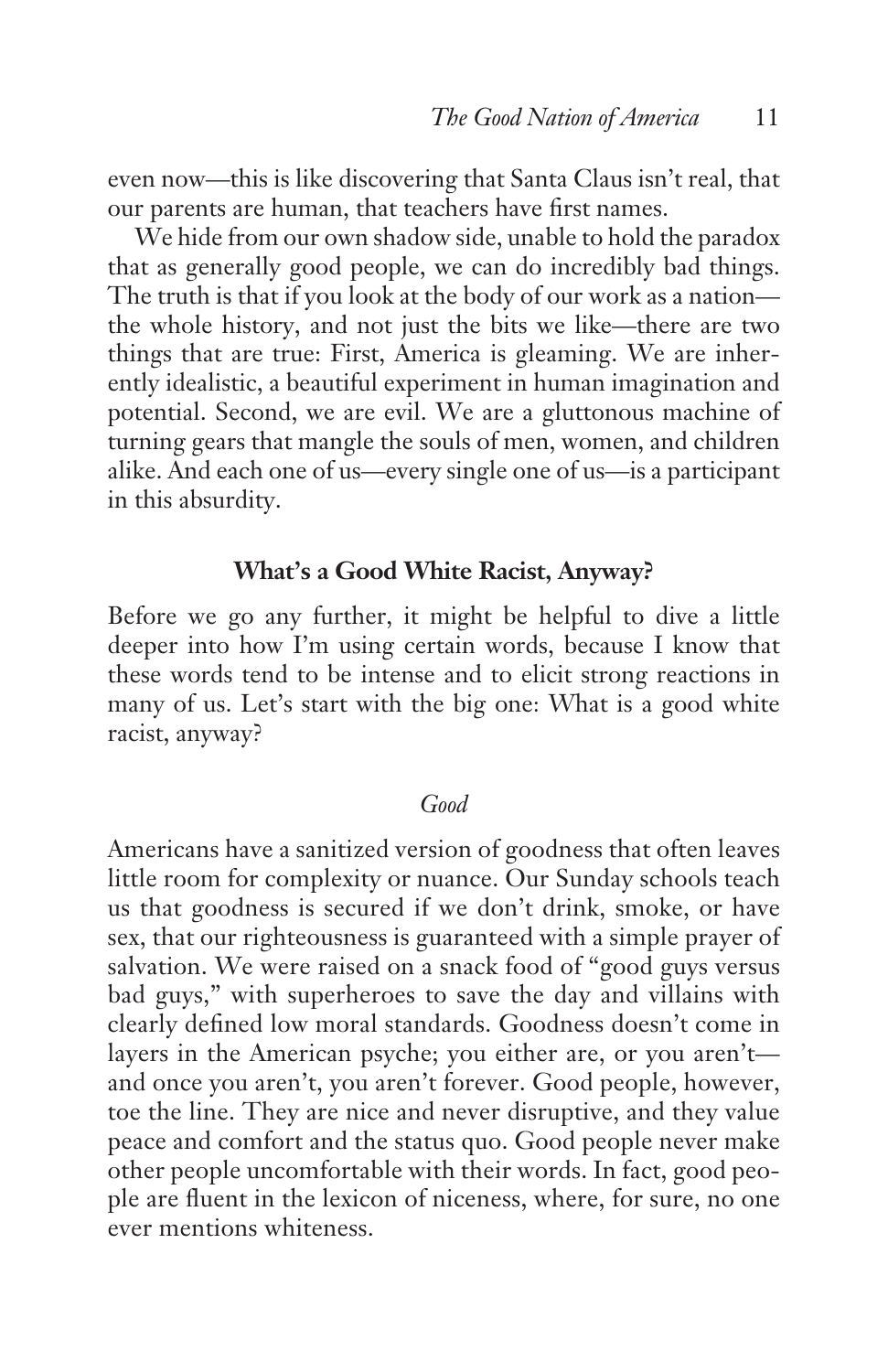#### *White*

And whiteness? That's an interesting concept. We'll do a deep dive into the constructed identity that is whiteness in chapter 2, but it's important to understand from the get-go that whiteness is a social construct, not a biological one. Should you happen to have been born into a body that has paler skin, you have been automatically granted certain benefits and privileges that people with more melanin simply don't have. This is true even when you struggle to find a job or pay your bills or have to go to court or fail math class. White privilege means that even though your life may not be easy, the color of your skin does not provide additional obstacles to your success.

Because privilege is often invisible to those who have it, here's a handy list of some of the ways white privilege may operate—in society, and yes, in your life too. Keep in mind that intersectionality is also at play here. That means that your gender or sexual identity, your class, and your physical ability and embodiment may also interact with your racial identity to impact the way these privileges operate in your life.

*Economic privilege* is the ability to build generational wealth and to easily access the basic requirements of life: food, housing, clothing, and so forth, as well as luxuries such as private transportation, rest from labor, and decent health care.

*Spatial privilege* is the ability to move through space safely, without fear of violence perpetrated on your body by individuals or the state.

*Educational privilege* is the ability to feel certain that public education will meet your needs and not prohibit you from obtaining a quality education through educational geographical gerrymandering, instructor or administrative bias, or the school-to-prison pipeline. It is the ability to know that any disabilities or struggles you have in school will receive medical or curative interventions rather than criminal or punitive interventions.

*Intellectual privilege* is the ability to be recognized for your intellectual accomplishments and not erased from the public narrative. In school and in the workplace, your intellect is never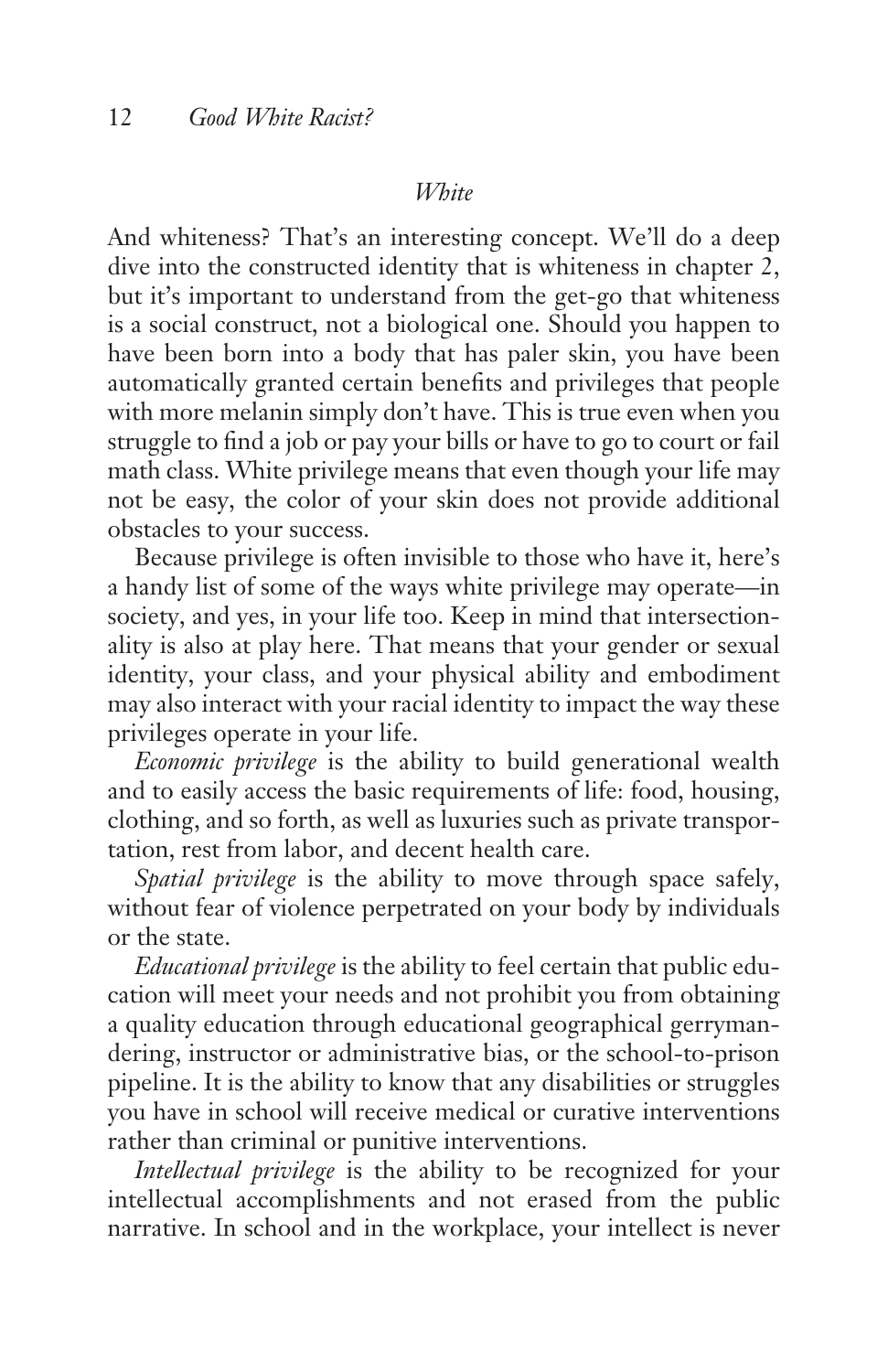questioned. Additionally, recognition for your accomplishments is not relegated to a single month of the year or a special table in the back for "white authors." Rather, your ideas are celebrated for their own right, alongside any other ideas of equal import.

*Historical privilege* is the ability to see members of your race accurately represented in history books and given credit for their contributions to society. The impact of social policies on your racial, ethnic, or gender group is portrayed appropriately. Your cultural practices throughout history are not diminished, considered "primitive" or less advanced.

*Generational privilege* is the ability to search for your roots and actually find them. It is the ability to know who your ancestors were.

*Bodily privilege* is the ability to move through society free from the judgment that your body's natural state does not meet a certain standard, and from people claiming some sort of ownership and the right to touch you.

As white people, once we understand the different types of privilege we enjoy, we can fight for the right to these privileges for others.

People—especially people with power—will think differently about you than they will people of color. As a result, they will go easier on you, offer you assistance rather than police your body, and be more likely to give you the benefit of the doubt when you mess up. In other words, people who have been assigned a white identity by society are often also presumed to be good and have to work really hard at proving otherwise. Meanwhile, good people of color are presumed automatically to be bad, often while they're just moving through the world, just trying to exist. That reality is not merely the result of the prejudiced actions of *some* white people. Rather, it is evidence of a pervasive, all-encompassing culture of systemic racism.

#### *Racist*

Because I know the R-word freaks everybody out, let's go about defining it too, because I mean something very specific when I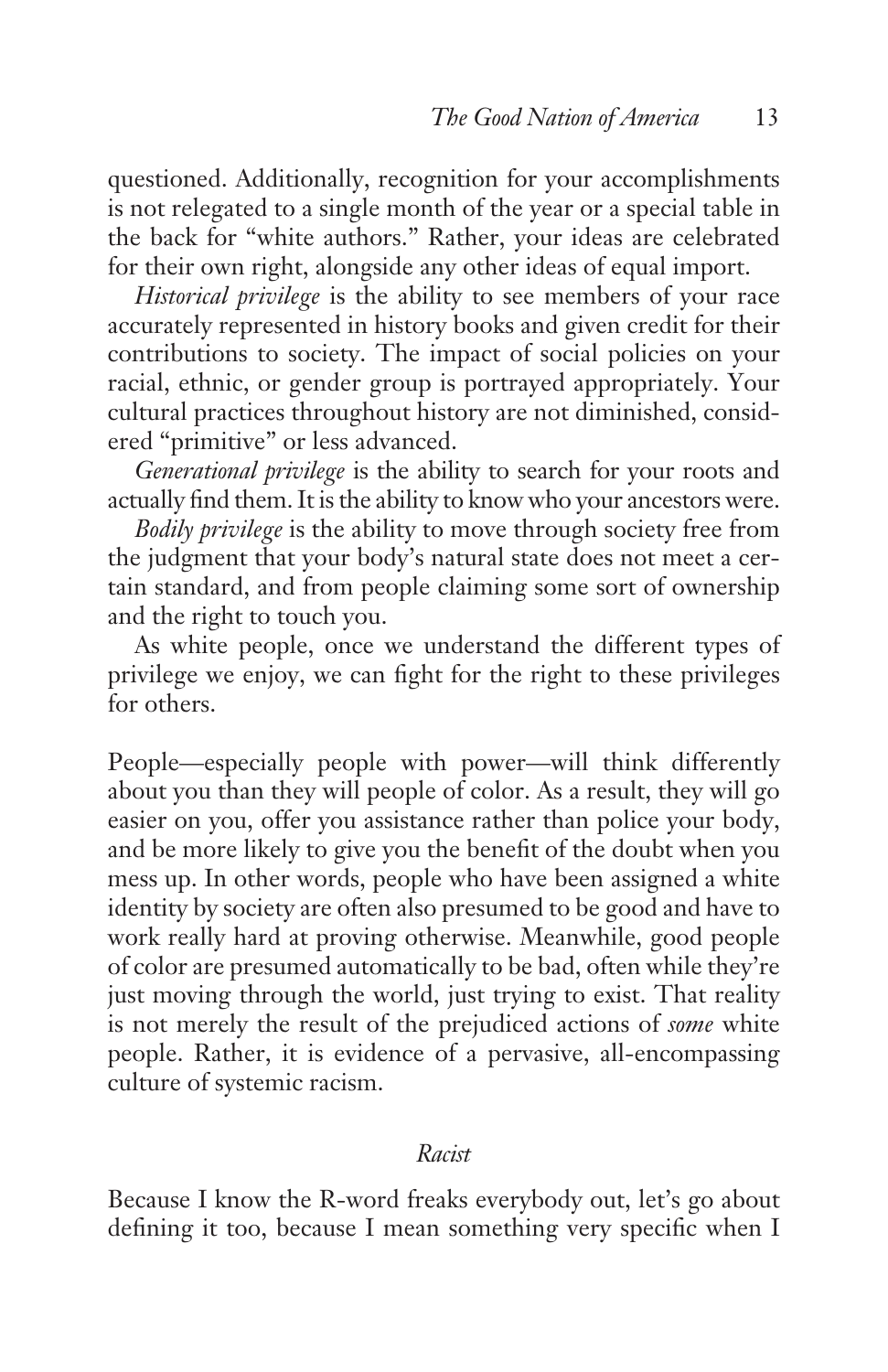use it. *Racism* refers to a system of hierarchy based on the belief that one race is superior to all others. Most often, and as is definitely the case in the United States, this manifests as both a collective social more and an individual belief. When combined with power—which is usually economic but can manifest in other ways—it becomes institutionalized.

*Institutionalized racism* is the way that belief becomes ingrained and reinforced in societal organizations, such as government, education, the judicial system, economics, and media (just to name a few).

*Individual racism* is a set of personal conscious or unconscious beliefs that assume one race is superior to all others. It is important to note that individual racism can be held by both the dominant and the oppressed person, but only in relation to the oppressed person. In other words, in the United States, where whiteness is held as the highest rank on the hierarchical system, *white people cannot be victims of racism*. So-called reverse racism is just not a thing, people. However, people of color may hold internalized racist views about their own race, and they may hold hierarchically racist beliefs about members of other groups (i.e., prejudice).

*Systemic racism* is the ways in which these types of racism work together to directly impact BIPOC on a large scale and privilege whites in the United States.

These qualities converge to create good white racists. First, good white racists are people who have been assigned the racial identity of whiteness. Second, good white racists are people who benefit from that assignment in a social system that privileges whiteness. Third, good white racists are generally nice people who intellectually do not approve of racist behaviors but who practice them anyway. Fourth, good white racists are—for a time, at least—unaware of the ways they benefit from and perpetuate racist systems that privilege them. Finally, good white racists generally respond with defensiveness when they are confronted with their participation in racist systems, because they are more concerned (possibly obsessed) with two things: their own comfort and their own inherent goodness.